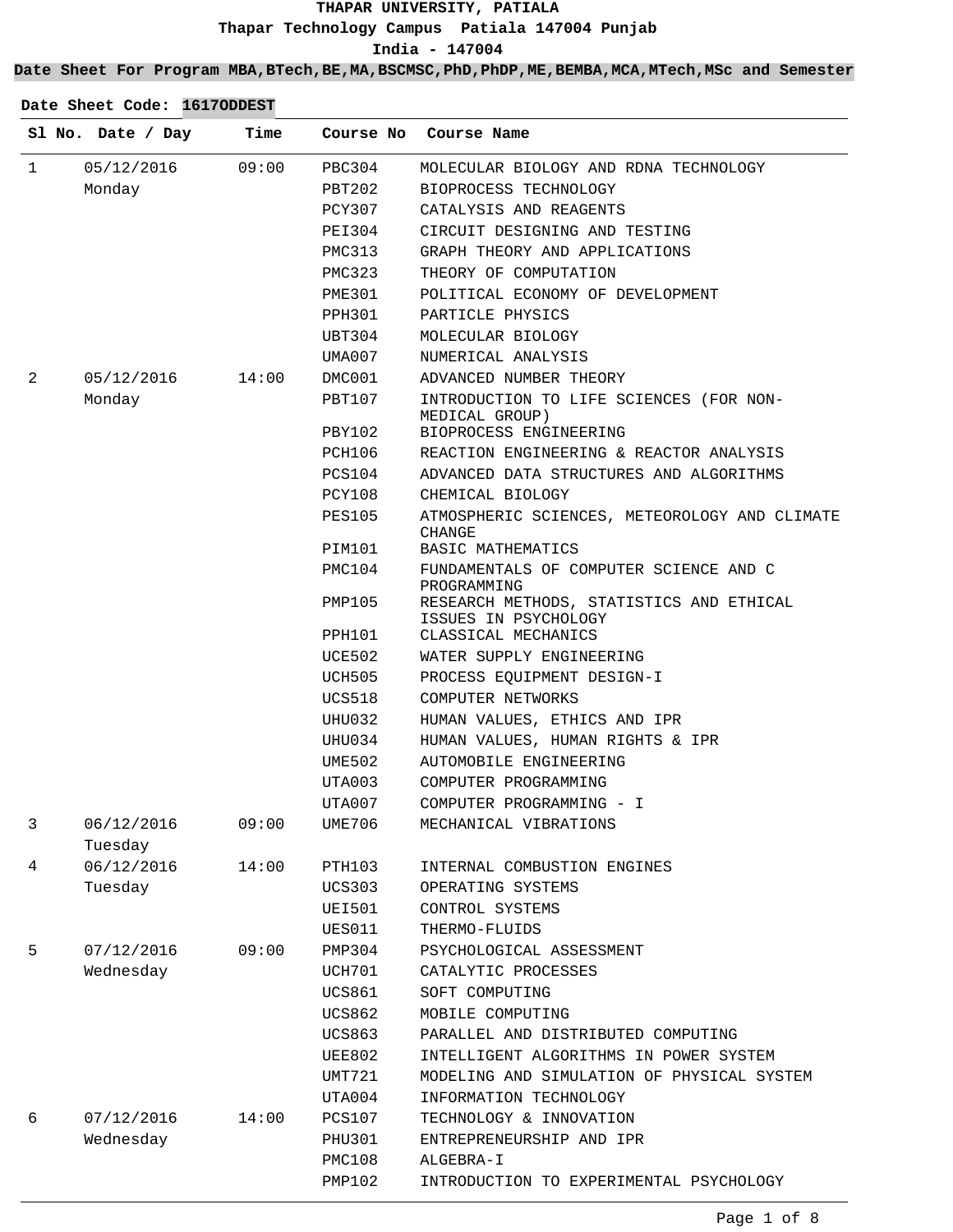### **Date Sheet For Program MBA,BTech,BE,MA,BSCMSC,PhD,PhDP,ME,BEMBA,MCA,MTech,MSc and Semester**

|   | Sl No. Date / Day      | Time  | Course No        | Course Name                                                                                             |
|---|------------------------|-------|------------------|---------------------------------------------------------------------------------------------------------|
| 6 | 07/12/2016             | 14:00 | UEC505           | MICROWAVE ENGINEERING                                                                                   |
|   | Wednesday              |       | UEC801           | ADVANCED SOLID STATE DEVICES                                                                            |
|   |                        |       | UMA001           | MATHEMATICS - I                                                                                         |
|   |                        |       | UMA003           | MATHEMATICS-I                                                                                           |
| 7 | 08/12/2016             | 09:00 | PBY304           | BIOPROCESS EQUIPMENT DESIGN                                                                             |
|   | Thursday               |       | PBY305           | DRUG DESIGN & DEVELOPMENT                                                                               |
|   |                        |       | PCA315           | DATA STRUCTURE AND ALGORITHMS                                                                           |
|   |                        |       | <b>PCE301</b>    | EARTHQUAKE RESISTANT DESIGN OF STRUCTURES                                                               |
|   |                        |       | <b>PCY316</b>    | CHEMICAL KINETICS AND SURFACE CHEMISTRY                                                                 |
|   |                        |       | PEE339           | POWER SYSTEM OPERATION UNDER DEREGULATION                                                               |
|   |                        |       | PMC306           | PROBABILITY AND STATISTICS                                                                              |
|   |                        |       | <b>PME309</b>    | MULTINATIONAL ENTERPRISES AND INDUSTRIAL<br>POLICY                                                      |
|   |                        |       | PPE333           | SWITCHED MODE POWER SUPPLIES AND UPS                                                                    |
|   |                        |       | PPH303           | SEMICONDUCTOR PHYSICS                                                                                   |
|   |                        |       | PVL333           | SYSTEM ON CHIP                                                                                          |
|   |                        |       | PWC321           | NEXT GENERATION WIRELESS SYSTEMS AND NETWORKS                                                           |
|   |                        |       | PWC322           | ADVANCED ERROR CONTROL CODING THEORY                                                                    |
|   |                        |       | UBT504           | IMMUNOTECHNOLOGY                                                                                        |
|   |                        |       | UCE723           | GROUND WATER ENGINEERING                                                                                |
|   |                        |       | <b>UCS803</b>    | ARTIFICIAL INTELLIGENCE AND APPLICATIONS                                                                |
|   |                        |       | <b>UEC803</b>    | RADAR, SATELLITE AND NAVIGATIONAL AIDS                                                                  |
|   |                        |       | UEI511           | PRINCIPLES OF COMMUNICATION ENGINEERING                                                                 |
|   |                        |       | <b>UEI832</b>    | DIGITAL IMAGE PROCESSING                                                                                |
|   |                        |       | <b>UES012</b>    | ENGINEERING MATERIALS                                                                                   |
|   |                        |       | UME703           | FLUID MACHINERY                                                                                         |
|   |                        |       | UTA002           | MANUFACTURING PROCESSES                                                                                 |
| 8 | 08/12/2016<br>Thursday | 14:00 | DPM001           | MATERIALS CHARACTERIZATION AND MEASUREMENT<br>TECHNIQUES                                                |
|   |                        |       | DSS003           | GLOBAL MARKETING AND E-BUSINESS                                                                         |
|   |                        |       | DSS007           | STRATEGIC HR IN GLOBAL ENVIRONMENT                                                                      |
|   |                        |       | PBC104           | BIOANALYTICAL TECHNIQUES                                                                                |
|   |                        |       | PBT111           | CELL AND MOLECULAR BIOLOGY                                                                              |
|   |                        |       | PCA514           | CRYPTOGRAPHY AND NETWORK SECURITY                                                                       |
|   |                        |       | PCD107           | FINITE ELEMENT METHODS                                                                                  |
|   |                        |       | PCE104           | STRUCTURAL MATERIALS                                                                                    |
|   |                        |       | PCH214           | PROCESS INTEGRATION                                                                                     |
|   |                        |       | PCY201           | ELECTROCHEMISTRY AND THERMODYNAMICS                                                                     |
|   |                        |       | PEC108           | EMBEDDED SYSTEM DESIGN                                                                                  |
|   |                        |       | PEE108           | STATIC PROTECTIVE RELAYING                                                                              |
|   |                        |       | <b>PEI105</b>    | ADVANCED MICROCONTROLLERS                                                                               |
|   |                        |       | <b>PES109</b>    | WATER AND WASTEWATER TREATMENT TECHNOLOGIES -<br>I                                                      |
|   |                        |       | PIN104           | DESIGN OF HYDRAULIC STRUCTURES                                                                          |
|   |                        |       | PME104<br>PPH109 | ECONOMIC ENVIRONMENT, ETHICS AND CORPORATE<br>SOCIAL RESPONSIBILITY<br>COMPUTATIONAL METHODS IN PHYSICS |
|   |                        |       | PPI313           | METAL FORMING                                                                                           |
|   |                        |       | PTH202           | REFRIGERATION AND AIR CONDITIONING SYSTEM                                                               |
|   |                        |       | RM7302           | DESIGN<br>RESEARCH METHODS                                                                              |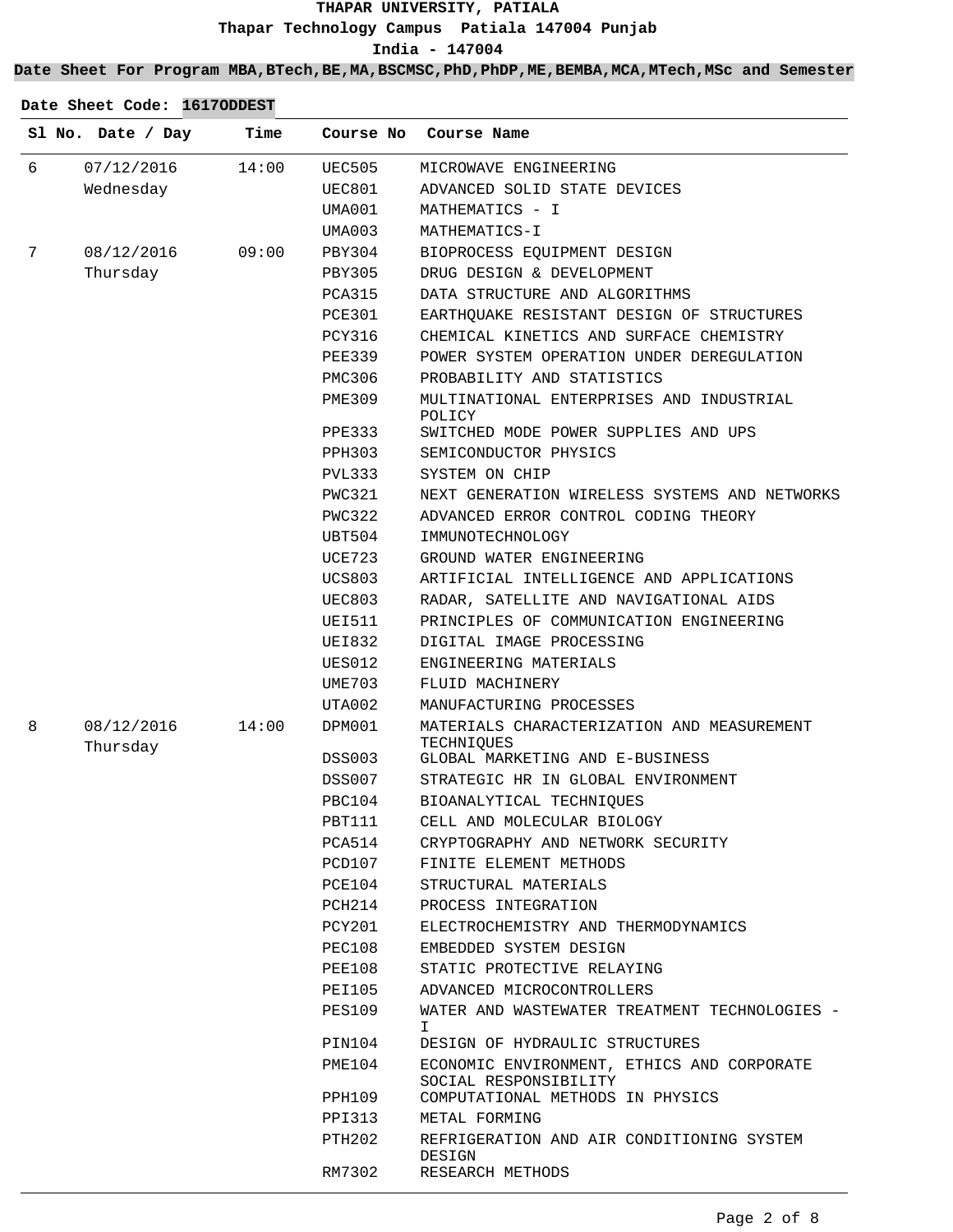**Date Sheet For Program MBA,BTech,BE,MA,BSCMSC,PhD,PhDP,ME,BEMBA,MCA,MTech,MSc and Semester**

|    | Sl No. Date / Day | Time  | Course No     | Course Name                               |
|----|-------------------|-------|---------------|-------------------------------------------|
| 8  | 08/12/2016        | 14:00 | UCE503        | ADVANCED STRUCTURAL ANALYSIS              |
|    | Thursday          |       | UCH506        | PROCESS INSTRUMENTATION AND CONTROL       |
|    |                   |       | UCS507        | COMPUTER ARCHITECTURE AND ORGANIZATION    |
|    |                   |       | UEC511        | BASICS OF COMMUNICATION ENGINEERING       |
|    |                   |       | UEE502        | HIGH VOLTAGE ENGINEERING                  |
|    |                   |       | UEI512        | ROBOTICS AND RELATED INSTRUMENTATION      |
|    |                   |       | UEI843        | EMBEDDED CONTROL SYSTEM                   |
|    |                   |       | <b>UIE502</b> | PRODUCT DESIGN & DEVELOPMENT              |
|    |                   |       | UMA005        | INTRODUCTORY MATHEMATICS-I                |
|    |                   |       | UME507        | INDUSTRIAL ENGINEERING                    |
| 9  | 09/12/2016        | 09:00 | UCS855        | ASPECT ORIENTED PROGRAMMING               |
|    | Friday            |       |               |                                           |
| 10 | 09/12/2016        | 14:00 | DMC007        | RESEARCH METHODOLOGY                      |
|    | Friday            |       | PBY104        | APPLIED IMMUNOLOGY AND VACCINE TECHNOLOGY |
|    |                   |       | PMC105        | DISCRETE MATHEMATICAL STRUCTURE           |
|    |                   |       | PMP104        | PHYSIOLOGICAL PSYCHOLOGY                  |
|    |                   |       | PSE106        | SOFTWARE ENGINEERING CONCEPTS AND         |
|    |                   |       |               | METHODOLOGIES                             |
|    |                   |       | UCH403        | CHEMICAL TECHNOLOGY-II                    |
|    |                   |       | UEE302        | ELECTRO MAGNETIC FIELD THEORY             |
|    |                   |       | UEN002        | ENERGY AND ENVIRONMENT                    |
|    |                   |       | UHU081        | ENGINEERING ECONOMICS                     |
|    |                   |       | UME511        | METAL CASTING AND JOINING                 |
|    |                   |       | UTA001        | ENGINEERING GRAPHICS                      |
|    |                   |       | UTA008        | ENGINEERING DESIGN - I                    |
| 11 | 10/12/2016        | 09:00 | PBT311        | GENOMICS, METAGENOMICS AND PROTEOMICS     |
|    | Saturday          |       | <b>PBT313</b> | MOLECULAR MEDICINE AND DIAGNOSTICS        |
|    |                   |       | PCA310        | INFORMATION MANAGEMENT SYSTEMS            |
|    |                   |       | PCY308        | ORGANIC STRUCTURE ANALYSIS                |
|    |                   |       | PMC305        | MATHEMATICAL METHODS                      |
|    |                   |       | PME307        | E-BUSINESS                                |
|    |                   |       | PMM324        | NON-DESTRUCTIVE TESTING OF MATERIALS      |
|    |                   |       | PMP305        | POSITIVE PSYCHOLOGY AND WELL BEING        |
|    |                   |       | PPH302        | NUCLEAR PHYSICS                           |
|    |                   |       | PPI312        | METAL CASTING AND JOINING                 |
|    |                   |       | UBT305        | <b>BIOPHYSICS</b>                         |
|    |                   |       | UCS802        | COMPILER CONSTRUCTION                     |
|    |                   |       | UEC802        | FIBER OPTIC COMMUNICATION                 |
|    |                   |       | UES010        | SOLIDS AND STRUCTURES                     |
|    |                   |       | UME702        | COMPUTER AIDED MANUFACTURING              |
| 12 | 10/12/2016        | 14:00 | PBC103        | BIOINORGANIC AND BIOPHYSICAL CHEMISTRY    |
|    | Saturday          |       | PBT109        | BIOTECHNIQUES AND INSTRUMENTATION         |
|    |                   |       | PCA513        | COMPUTER GRAPHICS                         |
|    |                   |       | PCD103        | MECHATRONICS                              |
|    |                   |       | PCD108        | MACHINE TOOL DESIGN                       |
|    |                   |       | PCE103        | ADVANCED STRUCTURAL DESIGN                |
|    |                   |       | PCE105        | ADVANCED FOUNDATION ENGINEERING           |
|    |                   |       | PCH107        | SEPARATION PROCESSES                      |
|    |                   |       | PCL107        | WEB TECHNOLOGIES                          |
|    |                   |       | <b>PCS106</b> | PARALLEL AND DISTRIBUTED COMPUTING        |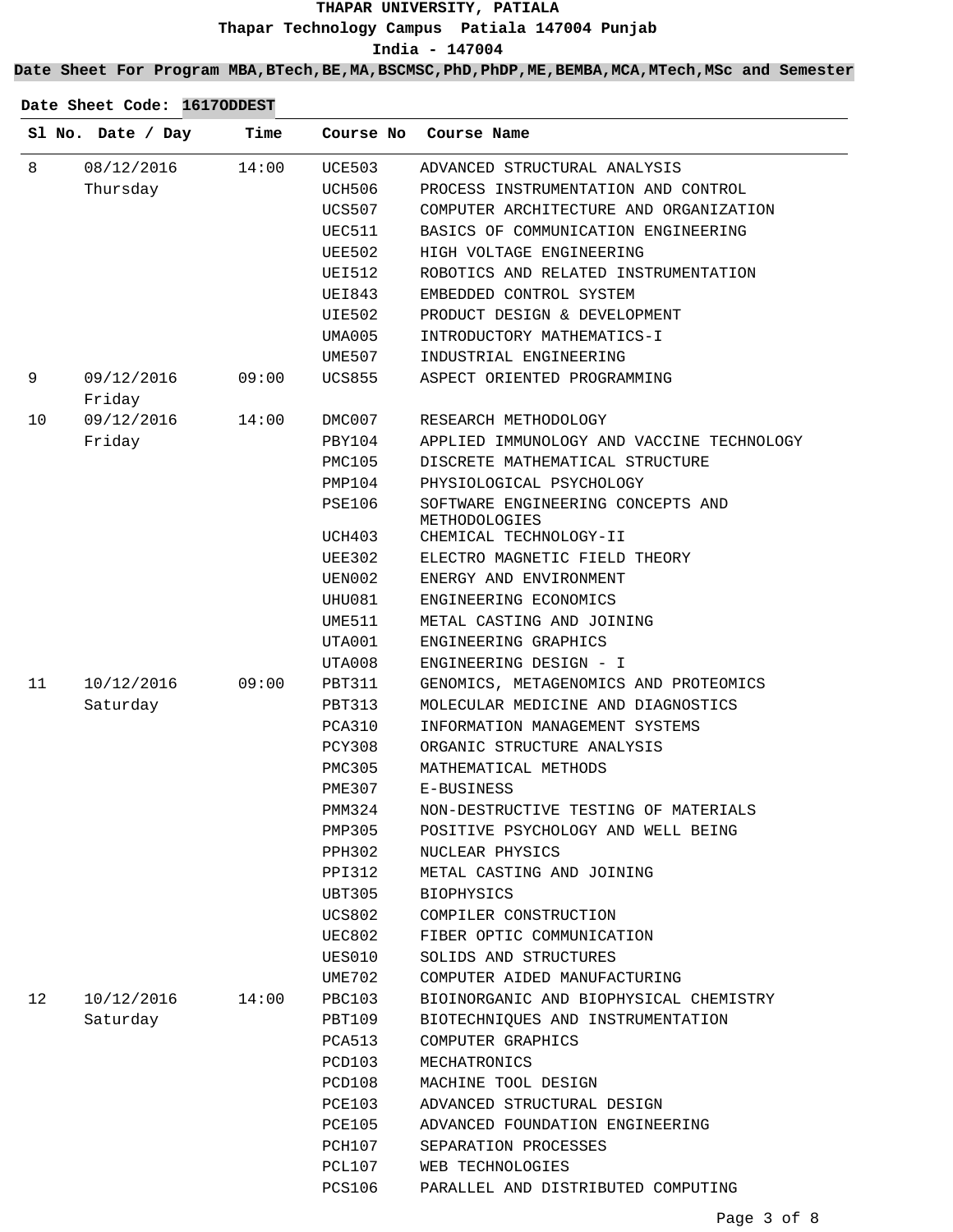**Date Sheet For Program MBA,BTech,BE,MA,BSCMSC,PhD,PhDP,ME,BEMBA,MCA,MTech,MSc and Semester**

|    | Sl No. Date / Day | Time  |               | Course No Course Name                                |
|----|-------------------|-------|---------------|------------------------------------------------------|
| 12 | 10/12/2016        | 14:00 | PCY109        | STEREOCHEMISTRY AND PHOTOCHEMISTRY                   |
|    | Saturday          |       | PEC105        | ADVANCED COMMUNICATION SYSTEMS                       |
|    |                   |       | PEE107        | POWER SYSTEM TRANSIENTS AND MITIGATION               |
|    |                   |       | PEI104        | PROCESS MODELLING AND CONTROL                        |
|    |                   |       | PES108        | SOLID WASTE MANAGEMENT                               |
|    |                   |       | <b>PIS108</b> | CRYPTOGRAPHY                                         |
|    |                   |       | PME103        | ECONOMICS OF GROWTH AND DEVELOPMENT                  |
|    |                   |       | PPH108        | DIGITAL SYSTEMS AND MICROPROCESSORS                  |
|    |                   |       | PTH104        | ADVANCED FLUID MECHANICS                             |
|    |                   |       | PVL109        | FPGA BASED SYSTEM DESIGN                             |
|    |                   |       | UCE501        | SOIL MECHANICS                                       |
|    |                   |       | UCE722        | CONSTRUCTION MATERIALS AND TECHNIQUES                |
|    |                   |       | UCH501        | CHEMICAL REACTION ENGINEERING-I                      |
|    |                   |       | UCS506        | BIG DATA ANALYTICS AND BUSINESS INTELLIGENCE         |
|    |                   |       | UEC502        | DIGITAL SIGNAL PROCESSING                            |
|    |                   |       | UEC507        | MICROPROCESSORS AND MICROCONTROLLERS                 |
|    |                   |       | UEE503        | NETWORK ANALYSIS AND SYNTHESIS                       |
|    |                   |       | UHU005        | HUMANITIES FOR ENGINEERS                             |
|    |                   |       | UHU033        | TOTAL OUALITY MANAGEMENT                             |
|    |                   |       | UME503        | INDUSTRIAL METALLURGY AND MATERIALS                  |
| 13 | 12/12/2016        | 09:00 | PBC303        | NANOBIOMATERIALS                                     |
|    | Monday            |       | PBT305        | PLANT BIOTECHNOLOGY                                  |
|    |                   |       | PCA309        | COMPUTER NETWORKS                                    |
|    |                   |       | PEE340        | RENEWABLE ENERGY SYSTEMS                             |
|    |                   |       | PMC304        | MECHANICS                                            |
|    |                   |       | PME303        | INDUSTRIAL ORGANISATION                              |
|    |                   |       | PMP303        | PSYCHOTHERAPEUTIC TECHNIQUES                         |
|    |                   |       | UBT302        | FOOD SCIENCE                                         |
|    |                   |       | UCE701        | GROUND IMPROVEMENT                                   |
|    |                   |       | UCH721        | FOOD TECHNOLOGY                                      |
|    |                   |       | UCS852        | SOFTWARE VERIFICATION AND VALIDATION                 |
|    |                   |       | UCS854        | SOFTWARE QUALITY MANAGEMENT                          |
|    |                   |       | UEC404        | SIGNALS & SYSTEMS                                    |
|    |                   |       | UEC604        | MODERN CONTROL THEORY                                |
|    |                   |       | UEE845        | MICROCONTROLLERS AND APPLICATIONS                    |
|    |                   |       | UEI801        | ADVANCED PROCESS CONTROL                             |
| 14 | 12/12/2016        | 14:00 | PBC102        | CELL BIOLOGY AND PHYSIOLOGY                          |
|    | Monday            |       | PBT110        | MICROBIOLOGY                                         |
|    |                   |       | PCA521        | OPEN SOURCE WEB DEVELOPMENT USING LAMP<br>TECHNOLOGY |
|    |                   |       | PCE102        | ADVANCED SOLID MECHANICS                             |
|    |                   |       | <b>PCS105</b> | ADVANCED OPERATING SYSTEM                            |
|    |                   |       | PCY104        | OUANTUM CHEMISTRY                                    |
|    |                   |       | PEC104        | ANTENNA SYSTEMS                                      |
|    |                   |       | PEE106        | MODELLING AND ANALYSIS OF POWER SYSTEM               |
|    |                   |       | PEI103        | INTELLIGENT CONTROL TECHNIQUES AND<br>APPLICATIONS   |
|    |                   |       | <b>PES107</b> | ENVIRONMENTAL SCIENCES                               |
|    |                   |       | PIN102        | INFRASTRUCTURE PLANNING AND MANAGEMENT               |
|    |                   |       | <b>PIS105</b> | SECURE CODING                                        |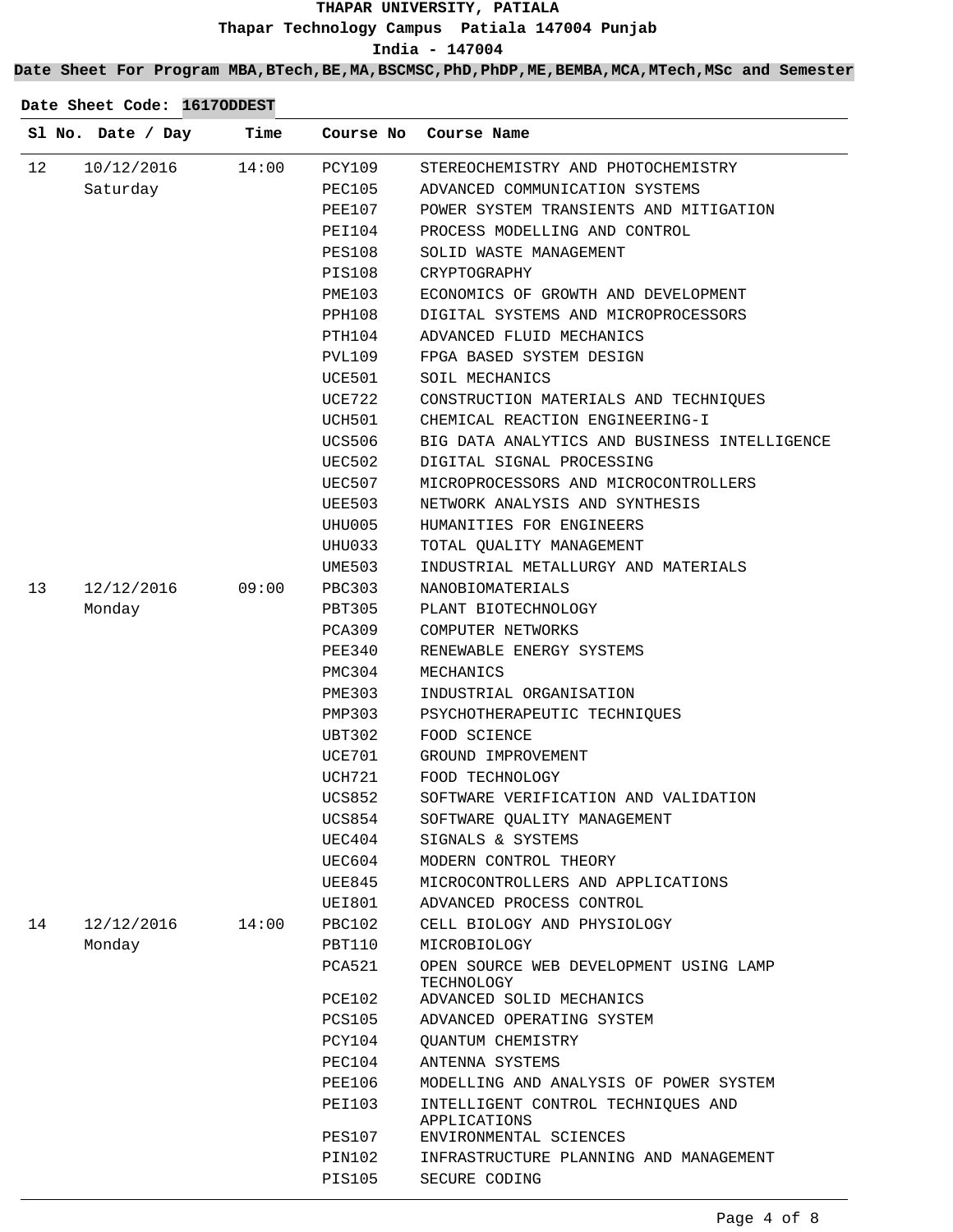**Date Sheet For Program MBA,BTech,BE,MA,BSCMSC,PhD,PhDP,ME,BEMBA,MCA,MTech,MSc and Semester**

|    | Sl No. Date / Day | Time  | Course No     | Course Name                              |
|----|-------------------|-------|---------------|------------------------------------------|
| 14 | 12/12/2016        | 14:00 | PMC106        | DIFFERENTIAL EQUATIONS                   |
|    | Monday            |       | PME102        | MACROECONOMICS-I                         |
|    |                   |       | PMP103        | DEVELOPMENTAL PSYCHOLOGY                 |
|    |                   |       | PPH104        | MATHEMATICAL PHYSICS                     |
|    |                   |       | PSE105        | SOFTWARE DESIGN AND CONSTRUCTION         |
|    |                   |       | PVL108        | DEVICE PHYSICS AND TECHNOLOGY            |
|    |                   |       | UCE506        | CONSTRUCTION MANAGEMENT                  |
|    |                   |       | UCH502        | MASS TRANSFER-I                          |
|    |                   |       | <b>UCS503</b> | SOFTWARE ENGINEERING                     |
|    |                   |       | UEC501        | DIGITAL COMMUNICATION SYSTEMS            |
|    |                   |       | UEE504        | POWER ELECTRONICS                        |
|    |                   |       | UME304        | MANUFACTURING TECHNOLOGY                 |
|    |                   |       | UME836        | OPERATIONS MANAGEMENT                    |
| 15 | 13/12/2016        | 09:00 | <b>PCD312</b> | COMPUTATIONAL FLUID DYNAMICS             |
|    | Tuesday           |       | PCY302        | SYMMETRY AND GROUP THEORY                |
|    |                   |       | UEN003        | ENVIRONMENTAL STUDIES                    |
|    |                   |       | UMA031        | OPTIMIZATION TECHNIOUES                  |
| 16 | 13/12/2016        | 14:00 | UEC001        | ELECTRONIC ENGINEERING                   |
|    | Tuesday           |       | UEC303        | ELECTRONICS ENGINEERING                  |
|    |                   |       | UEC402        | COMPUTER ARCHITECTURE                    |
|    |                   |       | UEC509        | COMPUTER ARCHITECTURE                    |
|    |                   |       | UME504        | MACHINE DESIGN                           |
|    |                   |       | UME508        | MACHINE DESIGN                           |
|    |                   |       | UPH004        | APPLIED PHYSICS                          |
| 17 | 14/12/2016        | 09:00 | PBC301        | NUTRITIONAL AND CLINICAL BIOCHEMISTRY    |
|    | Wednesday         |       | PBT304        | PHARMACEUTICAL TECHNOLOGY                |
|    |                   |       | <b>PBY302</b> | STEM CELL & TISSUE ENGINEERING           |
|    |                   |       | PCA104        | OPERATING SYSTEMS                        |
|    |                   |       | PMC303        | COMPUTER NETWORKS                        |
|    |                   |       | PME302        | INDIAN ECONOMY                           |
|    |                   |       | PMP301        | PSYCHODIAGNOSTICS AND TREATMENT          |
|    |                   |       | PPH317        | CHARACTERIZATION TECHNIQUES              |
|    |                   |       | PPH328        | NUCLEAR REACTOR PHYSICS                  |
|    |                   |       | PWC336        | WIRELESS COMMUNICATION PROTOCOL          |
|    |                   |       | UBT303        | BIOCHEMISTRY II                          |
|    |                   |       | UCH712        | DISTILLATION PROCESSES                   |
|    |                   |       | UCS304        | INFORMATION MANAGEMENT SYSTEM            |
|    |                   |       | UCS871        | NATURAL LANGUAGE PROCESSING              |
|    |                   |       | UCS872        | NETWORK SECURITY AND CRYPTOGRAPHY        |
|    |                   |       | UEC301        | ANALOG ELECTRONIC CIRCUITS               |
|    |                   |       | UEC503        | INFORMATION THEORY AND CODING            |
|    |                   |       | UEC742        | MEMS                                     |
|    |                   |       | UEC853        | WIRELESS ADHOC NETWORKS                  |
|    |                   |       | UEE301        | DIRECT CURRENT MACHINES AND TRANSFORMERS |
|    |                   |       | UEE801        | ELECTRIC DRIVES                          |
|    |                   |       | UEI802        | INSTRUMENTATION SYSTEM DESIGN            |
|    |                   |       | UME306        | MECHANICS OF MACHINES                    |
|    |                   |       | UME701        | ADVANCE MACHINE DESIGN                   |
|    |                   |       |               |                                          |
| 18 | 14/12/2016        | 14:00 | PBY101        | MOLECULAR BIOLOGY & rDNA TECHNOLOGY      |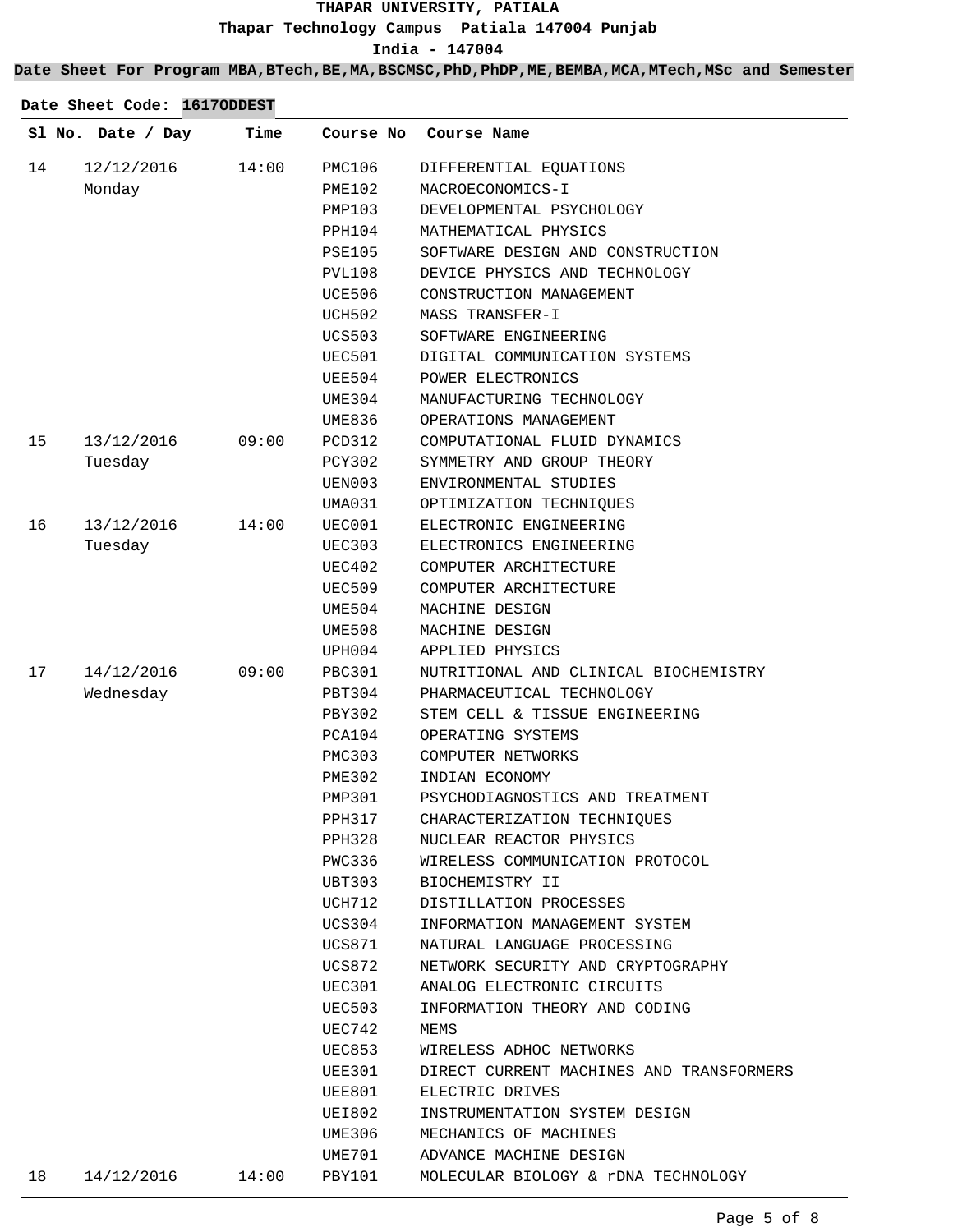#### **Date Sheet For Program MBA,BTech,BE,MA,BSCMSC,PhD,PhDP,ME,BEMBA,MCA,MTech,MSc and Semester**

|    | Sl No. Date / Day | Time  |               | Course No Course Name                              |
|----|-------------------|-------|---------------|----------------------------------------------------|
| 18 | 14/12/2016        | 14:00 | PCA515        | CLOUD COMPUTING AND VIRTUALIZATION                 |
|    | Wednesday         |       | PCA516        | DATA WAREHOUSING AND DATA MINING                   |
|    |                   |       | PCD105        | COMPUTER AIDED MANUFACTURING                       |
|    |                   |       | PCE101        | ADVANCED STRUCTURAL ANALYSIS                       |
|    |                   |       | PCH101        | CHEMICAL ENGINEERING THERMODYNAMICS                |
|    |                   |       | PCS103        | ADVANCED ARTIFICIAL INTELLIGENCE                   |
|    |                   |       | PCY102        | INORGANIC CHEMISTRY                                |
|    |                   |       | PEC101        | DISCRETE TIME SIGNAL PROCESSING                    |
|    |                   |       | PEE105        | ADVANCED POWER ELECTRONICS                         |
|    |                   |       | PEI102        | INDUSTRIAL INSTRUMENTATION AND CONTROL             |
|    |                   |       | PES106        | ENVIRONMENTAL REMOTE SENSING AND GIS ANALYSIS      |
|    |                   |       | PIN103        | REMOTE SENSING AND GIS                             |
|    |                   |       | PIS107        | ADVANCED COMPUTER NETWORKS                         |
|    |                   |       | PMC107        | REAL ANALYSIS - I                                  |
|    |                   |       | PME101        | MICROECONOMICS-I                                   |
|    |                   |       | PMP101        | HISTORY AND SYSTEMS OF PSYCHOLOGY                  |
|    |                   |       | PPH103        | OUANTUM MECHANICS                                  |
|    |                   |       | PSE104        | SOFTWARE PROJECT MANAGEMENT                        |
|    |                   |       | PTH101        | ADVANCED THERMODYNAMICS                            |
|    |                   |       | PVL103        | DIGITAL VLSI DESIGN                                |
|    |                   |       | PVL347        | SOFT COMPUTING TECHNIQUES                          |
|    |                   |       | UCE505        | TRANSPORTATION ENGINEERING - I                     |
|    |                   |       | UCG501        | GAME DESIGN, DEVELOPMENT AND PROGRAMMING           |
|    |                   |       | UCH503        | INDUSTRIAL POLLUTION ABATEMENT                     |
|    |                   |       | UDP006        | INTRODUCTION TO ELECTRONICS ENGINEERING            |
|    |                   |       | UDP008        | INTRODUCTION TO MECHANICAL ENGINEERING             |
|    |                   |       | UEI502        | DATA ACQUISITION SYSTEMS                           |
|    |                   |       | UML501        | MACHINE LEARNING                                   |
|    |                   |       | USE501        | SOFTWARE DESIGN AND CONSTRUCTION                   |
| 19 | 15/12/2016        | 09:00 | UEE843        | POWER SYSTEM PLANNING                              |
|    | Thursday          |       |               |                                                    |
| 20 | 15/12/2016        | 14:00 | <b>PBC101</b> | BIOMOLECULES AND ENZYMOLOGY                        |
|    | Thursday          |       | PBT103        | <b>BIOCHEMISTRY</b>                                |
|    |                   |       | PCY321        | REARRANGEMENTS AND RETROSYNTHESIS                  |
|    |                   |       | UCB008        | APPLIED CHEMISTRY                                  |
|    |                   |       | <b>UEI505</b> | SIGNAL CONDITIONING AND DATA ACQUISITION<br>SYSTEM |
|    |                   |       | UHU002        | BUSINESS AND TECHNICAL COMMUNICATION               |
|    |                   |       | UHU003        | PROFESSIONAL COMMUNICATION                         |
|    |                   |       | UMA032        | NUMERICAL AND STATISTICAL METHODS                  |
|    |                   |       | UME704        | HEAT AND MASS TRANSFER                             |
| 21 | 16/12/2016        | 09:00 | <b>UCS405</b> | DISCRETE MATHEMATICAL STRUCTURES                   |
|    | Friday            |       | <b>UEI803</b> | VIRTUAL INSTRUMENTATION                            |
|    |                   |       | UME705        | MACHINING SCIENCE                                  |
| 22 | 16/12/2016        | 14:00 | <b>PCY101</b> | ANALYTICAL CHEMISTRY                               |
|    | Friday            |       | UEC504        | MICROPROCESSORS                                    |
|    |                   |       | UEI504        | MICROPROCESSORS AND APPLICATIONS                   |
| 23 | 17/12/2016        | 09:00 | <b>PBC305</b> | BIOETHICS, BIOSAFETY AND IPR                       |
|    | Saturday          |       | <b>PBT306</b> | ANIMAL AND STEM CELL TECHNOLOGY                    |
|    |                   |       | PCA316        | SOFTWARE ENGINEERING AND PROJECT MANAGEMENT        |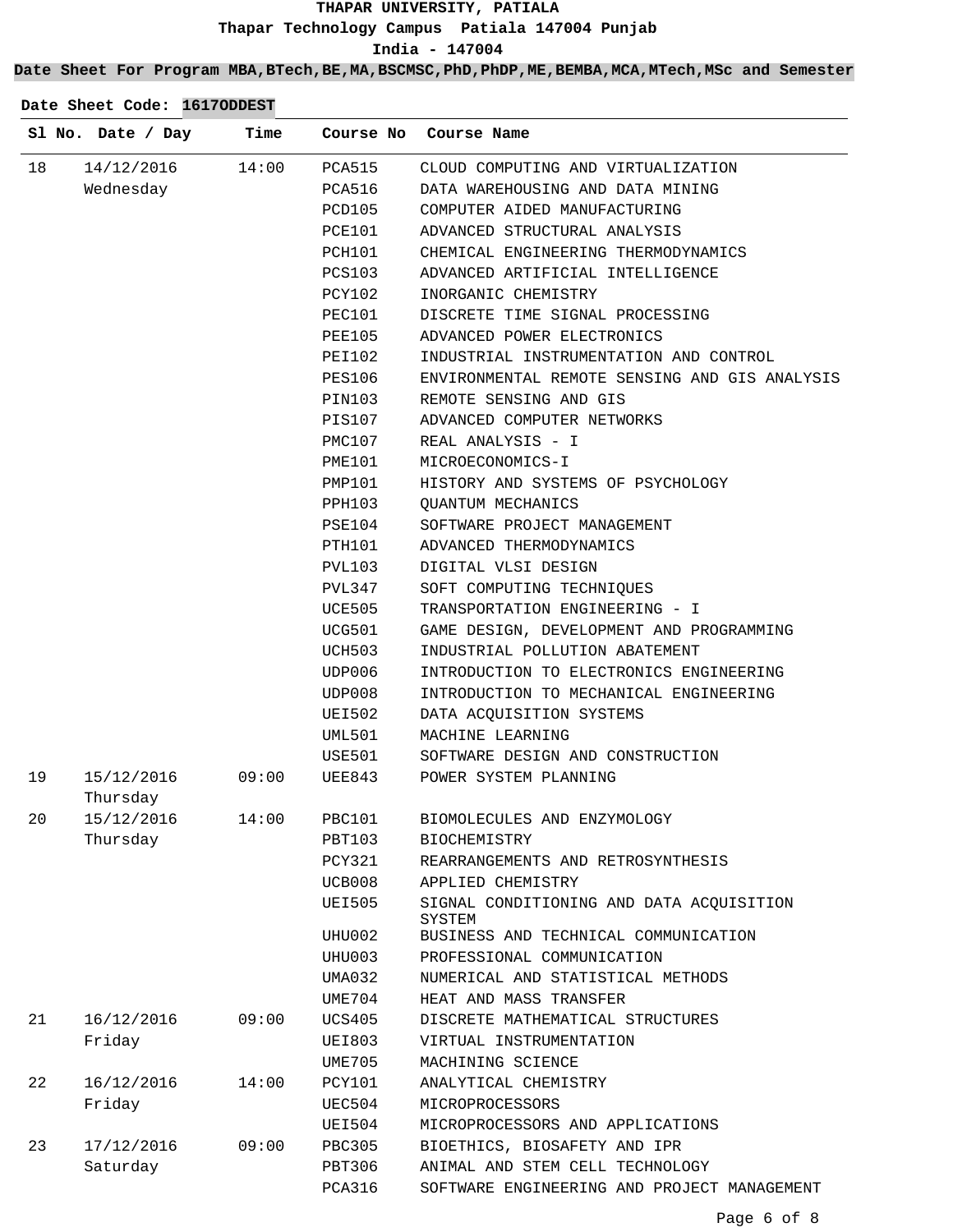**Date Sheet For Program MBA,BTech,BE,MA,BSCMSC,PhD,PhDP,ME,BEMBA,MCA,MTech,MSc and Semester**

|    | Sl No. Date / Day      | Time  | Course No     | Course Name                                                    |
|----|------------------------|-------|---------------|----------------------------------------------------------------|
| 23 | 17/12/2016             | 09:00 | PCD204        | INDUSTRIAL AUTOMATION                                          |
|    | Saturday               |       | PCE323        | INDUSTRIAL STRUCTURES                                          |
|    |                        |       | PCL105        | STATISTICAL METHODS AND ALGORITHMS                             |
|    |                        |       | PEE327        | HIGH VOLTAGE TECHNOLOGY                                        |
|    |                        |       | PEI309        | OPTIMAL AND ROBUST CONTROL                                     |
|    |                        |       | PHU003        | PROFESSIONAL COMMUNICATION                                     |
|    |                        |       | PIN314        | ADVANCED RAILWAY AND AIRPORT ENGINEERING                       |
|    |                        |       | PMC208        | OPERATIONS RESEARCH                                            |
|    |                        |       | PME351        | SUMMER INTERNSHIP                                              |
|    |                        |       | PMM333        | ADVANCED IRON AND STEEL PROCESSING                             |
|    |                        |       | PMP351        | SUMMER INTERNSHIP                                              |
|    |                        |       | PPE342        | DISTRIBUTED GENERATION AND MICROGRID                           |
|    |                        |       | PPH305        | COMPUTATIONAL METHODS IN PHYSICS                               |
|    |                        |       | PTH323        | TWO-PHASE FLOW AND HEAT TRANSFER                               |
|    |                        |       | PVL334        | HIGH SPEED VLSI DESIGN                                         |
|    |                        |       | UCE304        | BUILDING MATERIALS AND CONSTRUCTION                            |
|    |                        |       | UCE504        | STEEL STRUCTURE DESIGN - I                                     |
|    |                        |       | UCH301        | MATERIAL AND ENERGY BALANCES                                   |
|    |                        |       | UCH504        | ENERGY TECHNOLOGY                                              |
|    |                        |       | UCS048        | DATA STRUCTURES AND IT                                         |
|    |                        |       | UCS508        | GRAPHICS AND VISUAL COMPUTING                                  |
|    |                        |       | UEC508        | VLSI DESIGN                                                    |
|    |                        |       | UEC804        | WIRELESS AND MOBILE COMMUNICATION                              |
|    |                        |       | UEE804        | OPERATION AND CONTROL OF POWER SYSTEMS                         |
|    |                        |       | UEI403        | ELECTRICAL AND ELECTRONIC MEASUREMENTS                         |
|    |                        |       | UMA065        | GRAPH THEORY AND APPLICATIONS                                  |
|    |                        |       | UME510        | INDUSTRIAL AUTOMATION                                          |
| 24 | 17/12/2016<br>Saturday | 14:00 | DCE009        | DURABILITY OF CONCRETE PARAMETERS, METHODS<br>AND MEASUREMENTS |
|    |                        |       | DMC008        | METRIC FIXED POINT THEORY                                      |
|    |                        |       | DMC013        | RESEARCH METHODOLOGY                                           |
|    |                        |       | DPM003        | THEORETICAL PHYSICS                                            |
|    |                        |       | <b>DSS005</b> | RESEARCH METHODOLOGY                                           |
|    |                        |       | PCA408        | MOBILE APPLICATION DEVELOPMENT                                 |
|    |                        |       | PEE109        | POWER SYSTEM DYNAMICS AND STABILITY                            |
|    |                        |       | PEI107        | DIGITAL SIGNAL PROCESSING AND TECHNIOUES                       |
|    |                        |       | PET101        | CONVENTIONAL ENERGY TECHNOLOGIES                               |
|    |                        |       | PMA102        | RESEARCH METHODOLOGY                                           |
|    |                        |       | PMC424        | FINITE ELEMENT METHODS                                         |
|    |                        |       | PME105        | MATHEMATICAL AND STATISTICAL METHODS                           |
|    |                        |       | PVL110        | VLSI ARCHITECTURE                                              |
|    |                        |       | PWC104        | STOCHASTIC PROCESSES AND INFORMATION THEORY                    |
|    |                        |       | UBT003        | INTRODUCTION TO BIOTECHNOLOGY                                  |
|    |                        |       | UEE001        | ELECTRICAL ENGINEERING                                         |
|    |                        |       | UEE522        | ENERGY AUDITING AND MANAGEMENT                                 |
|    |                        |       | UEI503        | DIGITAL SIGNAL PROCESSING AND APPLICATIONS                     |
|    |                        |       | UEI623        | OBJECT ORIENTED PROGRAMMING AND APPLICATIONS                   |
|    |                        |       | UEN001        | ENVIRONMENTAL STUDIES                                          |
|    |                        |       | UES009        | MECHANICS                                                      |
|    |                        |       | UIE503        | LEAN MANUFACTURING                                             |